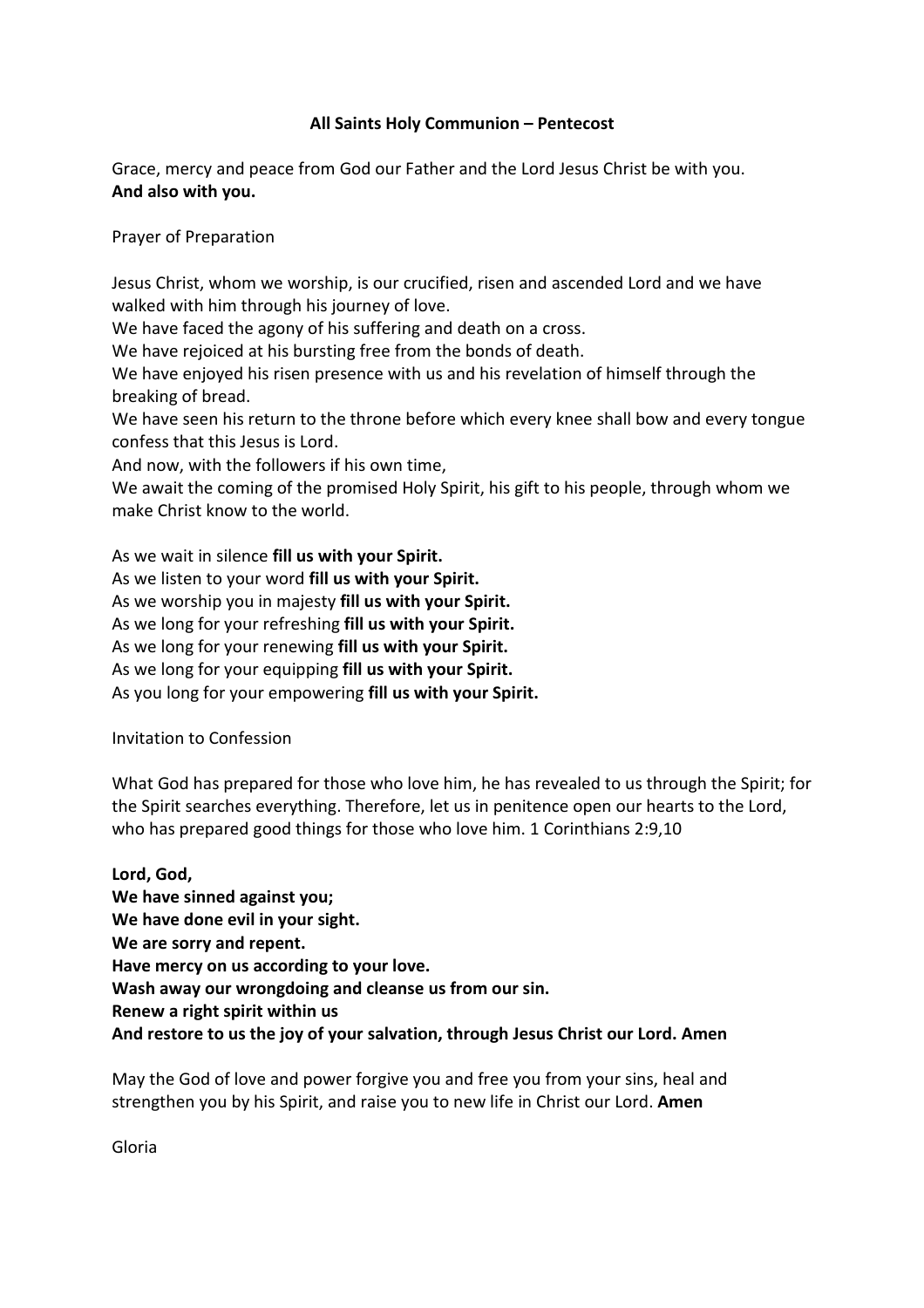**Glory to God in the highest, And peace to his people on earth.** 

**Lord God, heavenly King, almighty God and Father, We worship you, we give you thanks, We praise you for your glory.** 

**Lord Jesus Christ, only Son of the Father, Lord God, Lamb of God, You take away the sin of the world: Have mercy on us; You are seated at the right hand of the Father: Receive our prayer.** 

**For you alone are the Holy One, you alone are the Lord, You alone are the Most High, Jesus Christ, with the Holy Spirit, In the glory of God the Father. Amen** 

The Collect

Hymn

Gospel Acclamation

Alleluia, alleluia. Come, Holy Spirit, fill the hearts of your faithful people and kindle in them the fire of your love. **Alleluia.** 

Hear the Gospel of our Lord Jesus Christ according to *N.*  **Glory to you, O Lord.** 

*At the end the reader says*  This is the Gospel of the Lord. **Praise to you, O Christ.** 

Sermon

The Creed

**We believe in on God, the Father, the Almighty, Maker of heaven and earth, of all that is seen and unseen.** 

**We believe in one Lord, Jesus Christ, the only Son of God, Eternally begotten of the Father, God from God, Light from Light,**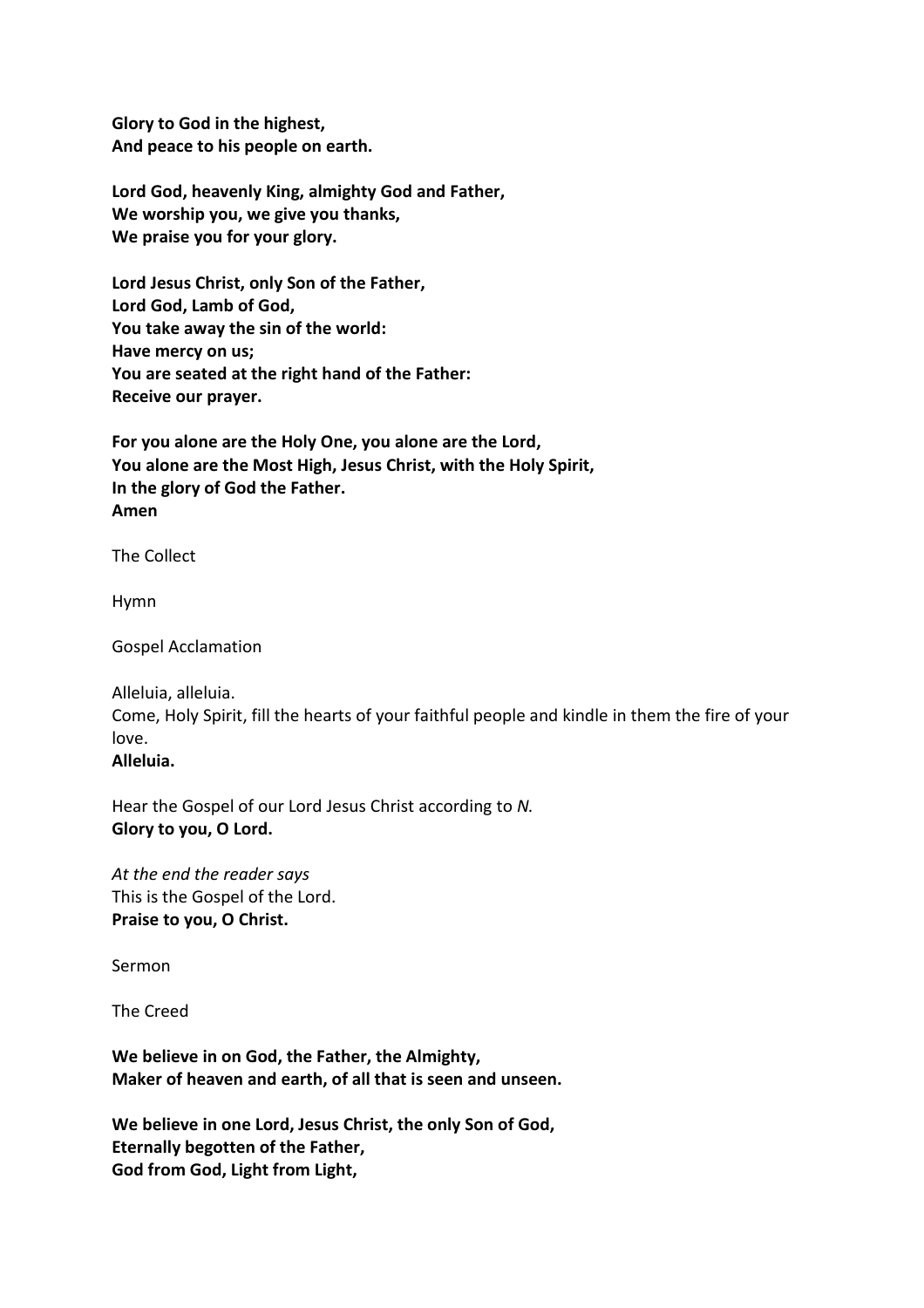**True God from true God, begotten no made, Of one being with the Father, through him all things were made. For us and for our salvation he came down from heaven, Was incarnate from the Holy Spirit and was made man. For our sake hie was crucified under Pontius Pilate; He suffered death and was buried. On the third day he rose again in accordance with the scriptures; He ascended into heaven And is seated at the right hand of the Father. He will come again in glory to judge the living and the dead, And his kingdom will have no end.** 

**We believe in the Holy Spirit, the Lord, the giver of life, Who proceeds from the Father and the Son, Who with the Father and the Son is worshipped and glorified, Who has spoken through the prophets. We believe in one holy catholic and apostolic Church. We acknowledge one baptism for the forgiveness of sins. We look for the resurrection of the dead, And the life of the world to come. Amen.** 

Prayers of Intercession

Lord in your mercy, **hear our prayer.** 

# *At the end all say*  **Merciful Father, accept these prayers for the sake of your Son, our Saviour Jesus Christ. Amen**

The Peace

We are the body of Christ. In the one Spirit we were all baptised into one body. Let us then pursue all that makes for peace And builds up our common life.

The peace of the Lord be always with you **And also with you.** 

Hymn

Preparation of the Table.

Yours, Lord, is the greatness, the power, the glory, the splendour, and the majesty; for everything in heaven and on earth is yours. **All things come from you, and of your own do we give you.**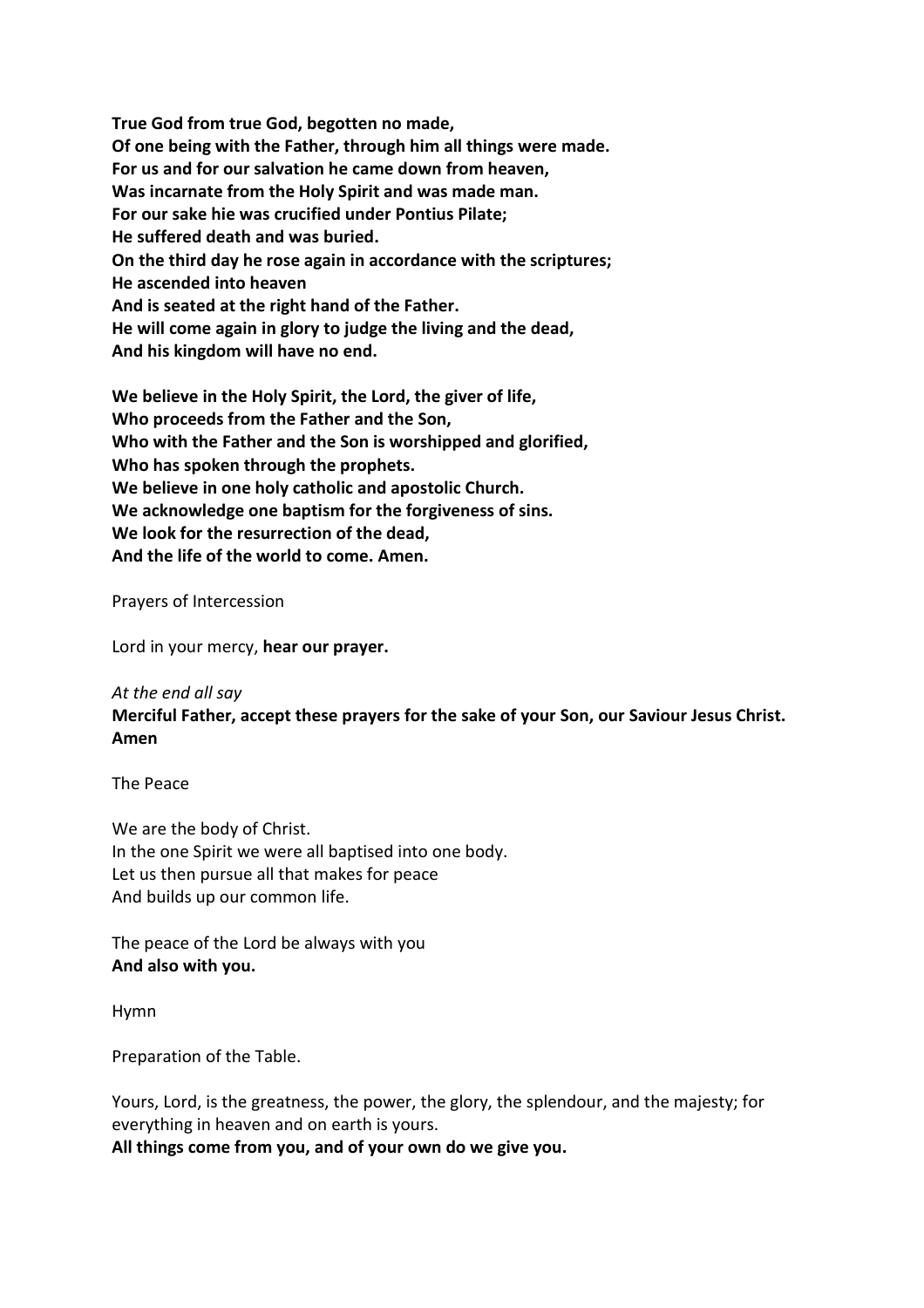Blessed are you, Lord God of all creation: through your goodness we have this bread to set before you, which earth has given, and human hands have made. It will become for us the bread of life.

### **Blessed be God for ever.**

Blessed are you, Lord God of all creation: through your goodness we have this wine to set before you, fruit of the vine and work of human hands. It will become for us the cup of salvation.

#### **Blessed be God for ever.**

The Eucharistic Prayer

The Lord is here. **His Spirit is with us.** 

Lift up your hearts. **Lift them to the Lord.** 

Let us give thanks to the Lord our God. **It is right to give thanks and praise.** 

It is indeed right, it is our duty and our joy, Always and everywhere to give you thanks, Holy Father, almighty and everlasting God, Through Jesus Christ, your only Son our Lord. This day we give you thanks Because in fulfilment of your promise You pour out your Spirit upon us, Filling us with your gifts, leading us into truth, And uniting peoples of many tongues in the confession of one faith. Your Spirit gives us grace to call you Father, To proclaim your gospel to all nations And to serve you as a royal priesthood. Therefore we join our voices with angels and archangels, And with all those in whom the Spirit dwells, To proclaim the glory of your name, For ever praising you and saying:

**Holy, holy, holy Lord, God of power and might, Heaven and earth are full of your glory. Hosanna in the highest. Blessed is he who comes in the name of the Lord. Hosanna in the highest.** 

Accept our praises, heavenly Father, Through your Son our Saviour Jesus Christ,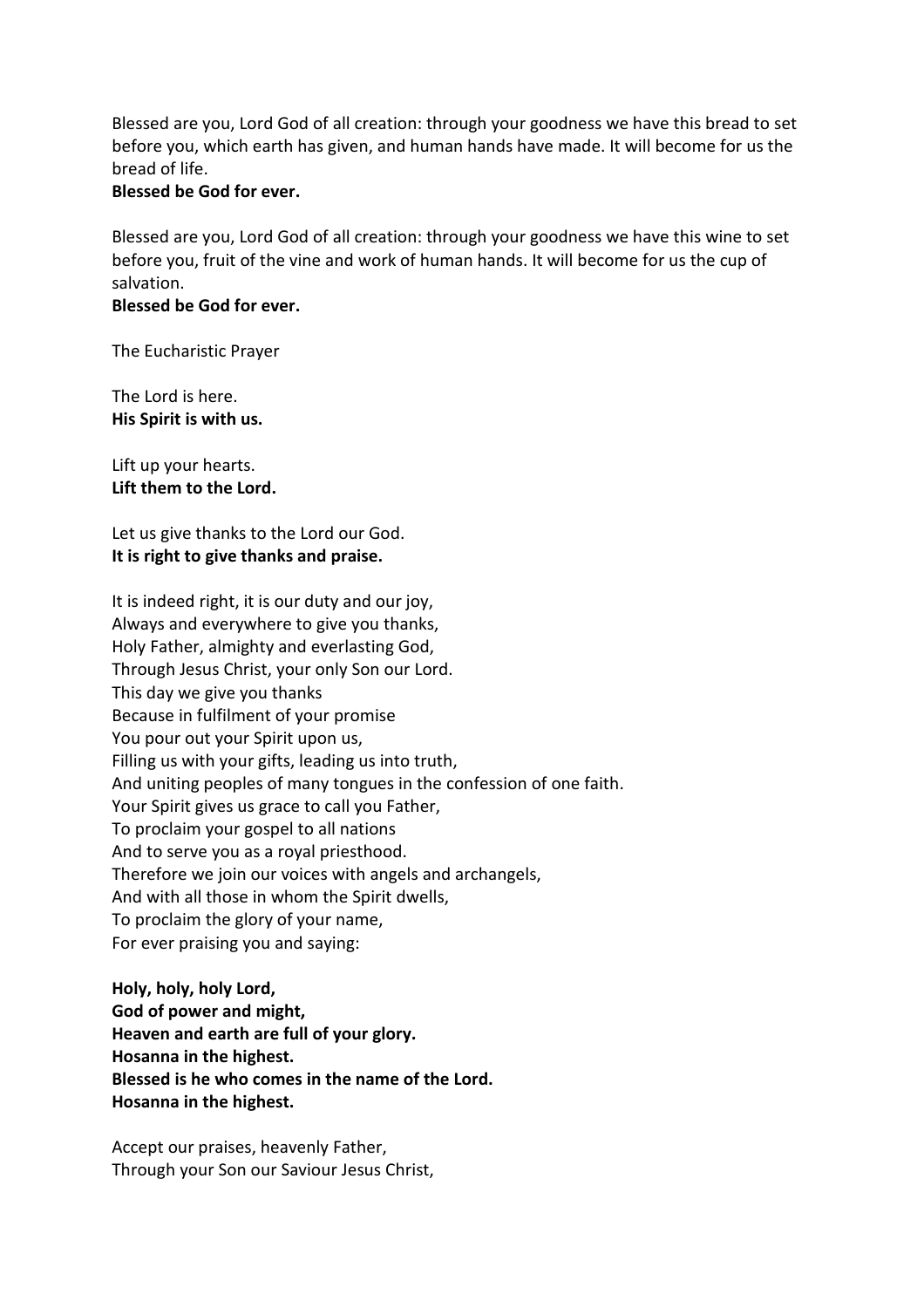And as we follow his example and obey his command, Grant that by the power of your Holy Spirit, These gifts of bread of wine May be to us his body and his blood:

Who, in the same night that he was betrayed, Took bread and gave you thanks; He broke it, and gave it to his disciples, saying: Take, eat, this is my body which is given for you; Do this in remembrance of me.

In the same way, after supper He took the cup and gave you thanks; He gave it to them, saying: Drink this, all of you; This is my blood of the new covenant, Which is shed for you and for many for the forgiveness of sins. Do this, as often as you drink it, In remembrance of me.

Therefore, heavenly Father, We remember his offering of himself Made once for all upon the cross; We proclaim his mighty resurrection and glorious ascension; We look for the coming of your kingdom, And with this bread and this cup We make the memorial of Christ you Son our Lord.

Great is the mystery of faith: **Christ has died: Christ is risen: Christ will come again.** 

Accept through him, our great high priest, This our sacrifice of thanks and praise, And as we eat and drink these holy gifts In the presence of your divine majesty, Renew us by your Spirit, Inspire us with your love And unite us in the body of your Son, Jesus Christ our Lord. Through him, and with him, and in him, In the unity of the Holy Spirit, With all who stand before you in earth and heaven, We worship you, Father Almighty, In songs of everlasting praise:

#### **Blessing and honour and glory and power**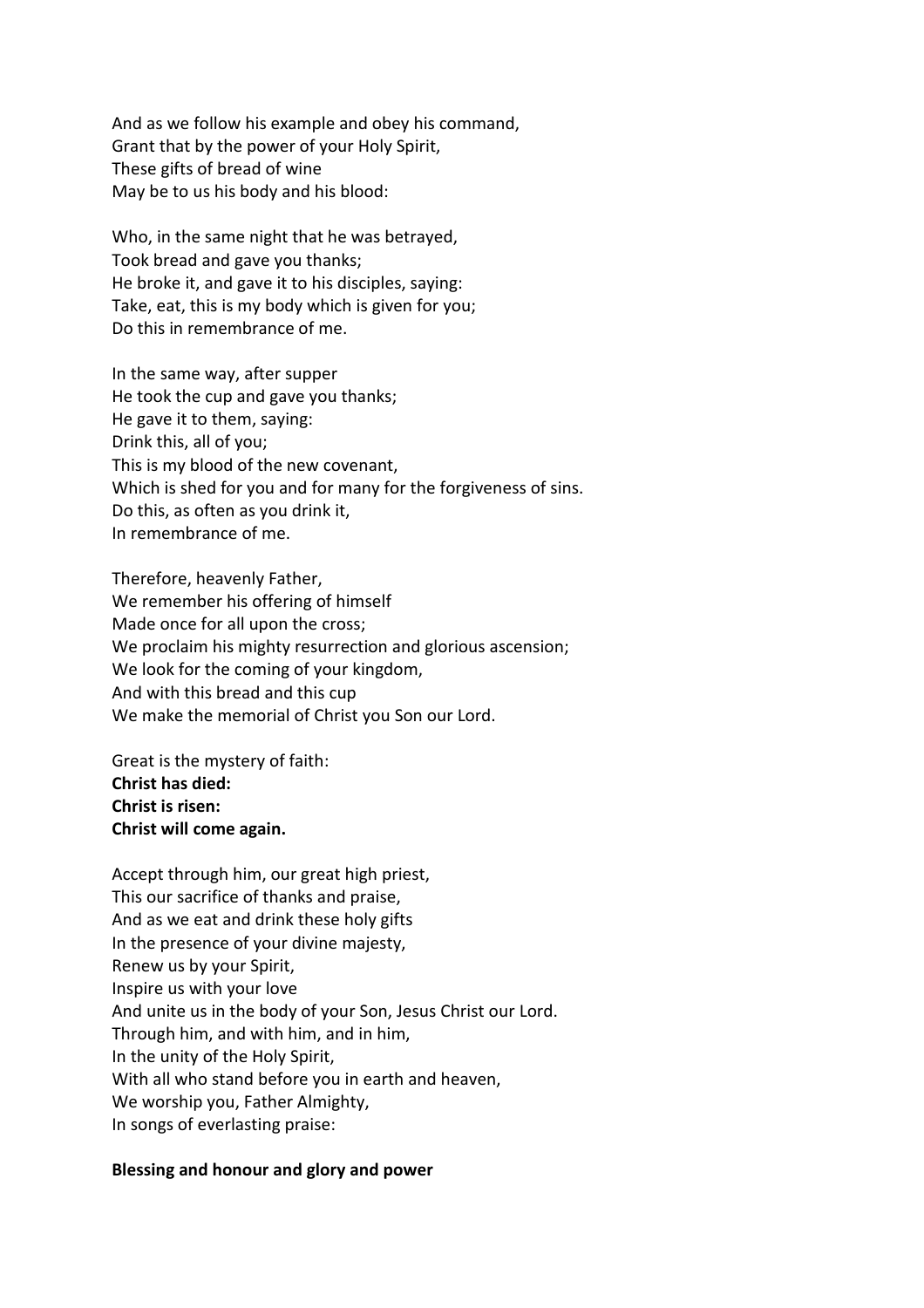**Be yours for ever and ever. Amen.** 

The Lord's Prayer

As our Saviour taught us, so we pray **Our Father in heaven, Hallowed by your name, Your kingdom come, Your will be done, On earth as in heaven. Give us today our daily bread. Forgive us our sins As we forgive those who sin against us. Lead us into temptation But deliver us from evil. For the kingdom, the power, And the glory are yours Now and for ever. Amen.** 

The president breaks the consecrated bread

We break this bread to share in the body of Christ. **Though we are many, we are one body, Because we all share in one bread.** 

**Jesus, Lamb of God, Have mercy on us.** 

**Jesus, bearer of our sins, Have mercy on us.** 

**Jesus, redeemer of the world, Grant us peace.** 

Giving of Communion

Jesus is the lamb of God who takes away the sins of the world. Blessed are those who are called to his supper.

**Lord, I am not worthy to receive you, But only say the word and I shall be healed.** 

People receive communion/reflect on the prayer.

Prayer after Communion